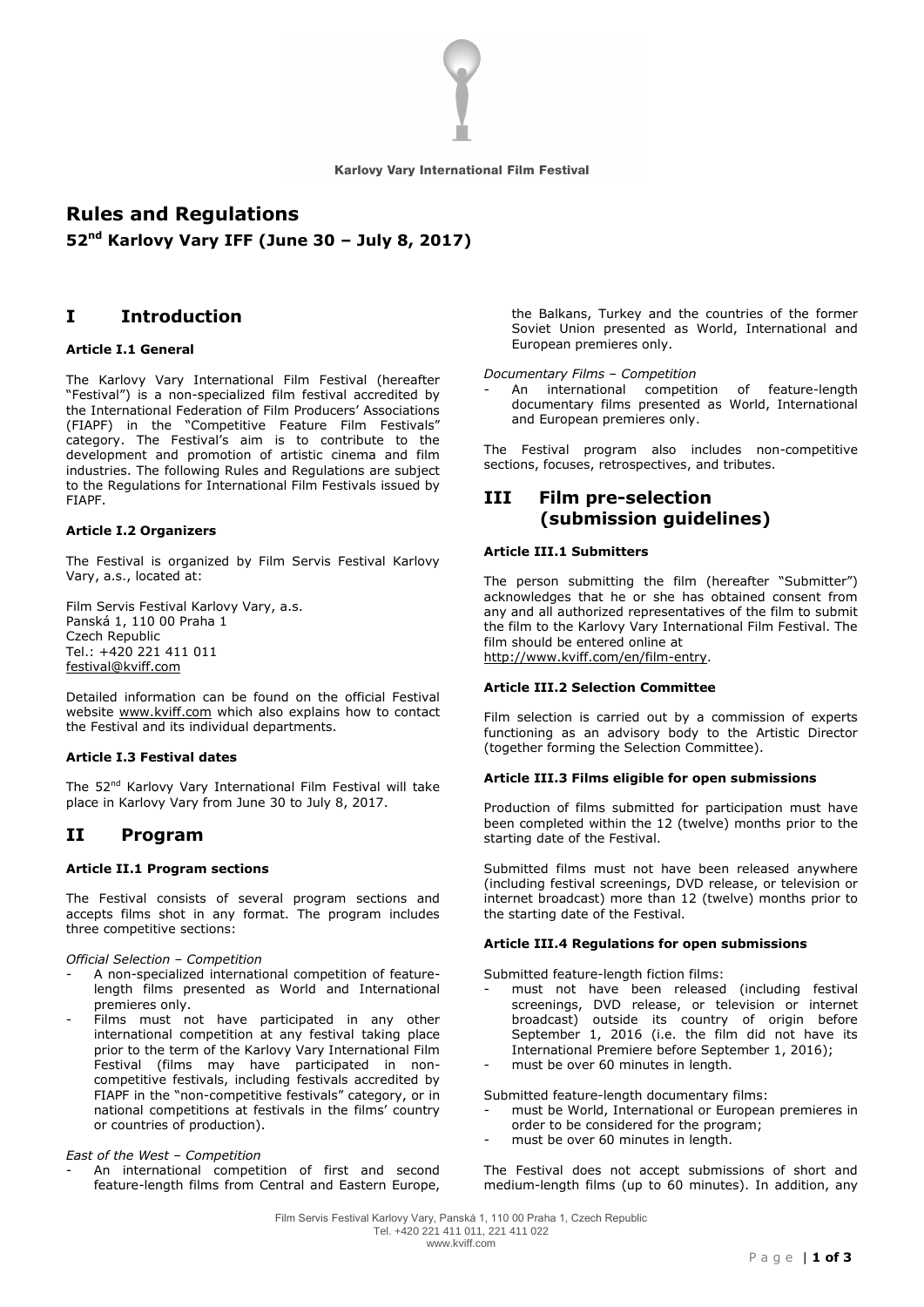films which are solely promotional, educational or scientific in nature are not eligible for selection by the Festival.

Films that have been submitted for Festival consideration in previous years are eligible for submission to the 52<sup>nd</sup> Karlovy Vary IFF only if the film has undergone significant changes since it was last submitted. The Festival reserves the right to refuse a previously submitted film without refunding the submission fee collected from the Submitter.

## **Article III.5 Preview screeners**

Only online screeners and DVDs (zone/region 0) are accepted as preview screeners for pre-selection. Blu-ray and other formats are not accepted. Please clearly indicate if the submitted screener is the final version or a work-in-progress.

If you submit online screener, it must be valid (with the same password) till June 10, 2017.

If you send DVD, the cost of sending the package will be paid by the Submitter. The Festival reserves the right to refuse any shipments entailing additional costs. DVDs sent for pre-selection will not be returned. The Festival accepts no responsibility for damage suffered during delivery of the DVD to the Festival. Please send the package with the following customs declaration: "No commercial value, for cultural purposes only."

The Festival reserves the right to disqualify, without refund of the submission fee, any film whose initially submitted online screener cannot be accessed or its password is not valid or whose DVD screener does not play on an industry-standard DVD player.

## **Article III.6 Language version of preview screeners**

Films submitted for pre-selection must be presented in their original language version:

- without subtitles if the original version is Czech or English;
- with English or Czech subtitles if the original version is in any other language.

# **Article III.7 Submission fee**

Regular submission is subject to a submission fee. By February 28, 2017 the Submitter must:

- send a preview screener (if the screener is a DVD, it must be postmarked no later than February 28, 2017);
- fill out the online film entry form;
- pay the appropriate submission fee:  $€50$  per film.

Late submission is subject to a higher submission fee. By March 31, 2017 the Submitter must:

- send a preview screener (if the screener is a DVD, it must be postmarked no later than March 31, 2017);
- fill out the online film entry form;
- pay the appropriate submission fee:  $€65$  per film.

Submission and payment must be carried out on the website <http://www.kviff.com/en/film-entry>[.](http://www.kviff.com/en/about-festival/film-entry/)

# **IV Selected films**

# **Article IV.1 Participants' obligation**

No film selected may be withdrawn from the Festival program after its participation has been officially confirmed by the producer, the world sales company, the rights owner and/or any other representative (hereafter "Participant").

#### **Article IV.2 News embargo**

The invitation sent for each film selected by the Festival must remain strictly confidential between the Festival management and the Participant until such time as the Festival decides to make an official announcement in this regard.

## **Article IV.3 Festival logo**

Participants of all selected films are required to use the logo of the Karlovy Vary IFF in their film's publicity and promotional materials. The logo must not under any circumstances be modified or altered without prior written permission from the Festival. Logo usage must be sent for Festival approval prior to publication.

## **Article IV.4 Requested materials**

All contact persons of selected films will receive a request for detailed documentation upon confirming participation in the Festival. The Festival accepts no liability for reproducing in its publications inaccuracies in materials provided by the Participant. DVDs and other materials which may be requested (e.g. printed posters) will not be returned.

## **Article IV.5 Video library**

During the Festival, selected films will be available in the digital video library, open exclusively to accredited film professionals and journalists through the Festival's own (closed circuit) server. By accepting to be part of the Festival, Participants grant permission for their film to be included in the video library unless other arrangements have been made with the Festival.

## **Article IV.6 Program schedule**

The Festival, under the supervision of the Artistic Director, determines the program schedule and sets the screening order for all films. Throughout the Festival, each film in the program may have up to five screenings, including those reserved for film professionals and journalists.

#### **Article IV.7 Screening format**

The screening format required for films in the *Official Selection – Competition* and in the *East of the West – Competition* is exclusively DCP.

The screening formats that can be presented during the Festival in other program sections (including *Documentary Films – Competition)* are exclusively DCP, 35mm, HDCAM standard (not to be mistaken with HD CAM SR or DVCAM), and Digital Betacam.

No other screening formats than the aforementioned will be accepted. The format is to be specified when the film is officially invited.

Participants are responsible for providing all screening copies of selected films (non-English language) with English subtitles. All films will also be subtitled into Czech language; the production and presentation of Czech electronic subtitles is the responsibility of the Festival.

## **Article IV.8 Shipping**

The DCPs, 35mm prints, HDCAMs and Digital Betacams (screening copies) of selected films, all with English subtitles, must be received by the Festival by June 10, 2017. Participants must follow the shipping instructions of the 52<sup>nd</sup> Karlovy Vary IFF.